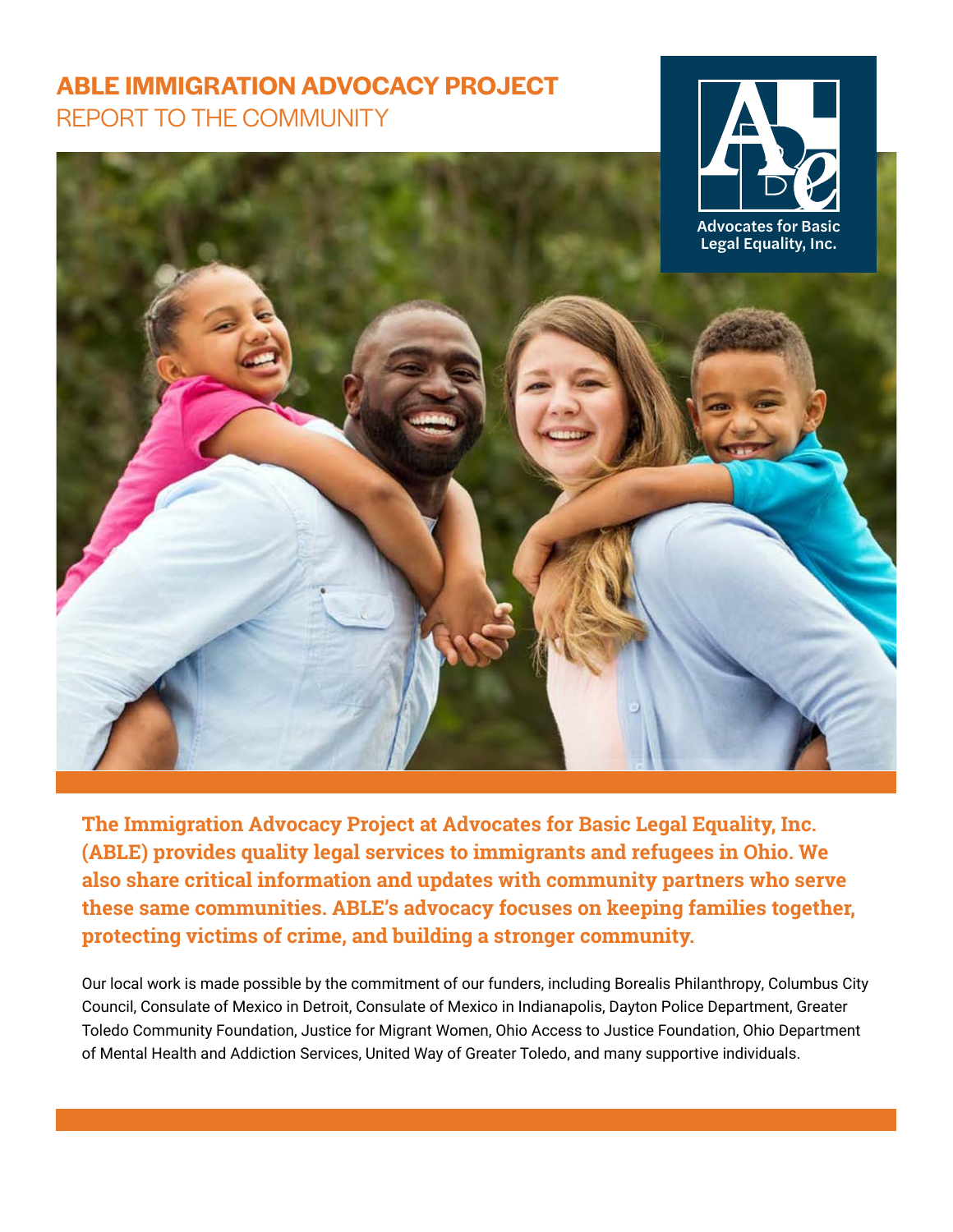**The challenges and difficulties of 2020 carried into 2021 as we continued to brave the pandemic. Outreach initiatives, client meetings, court hearings, community education events, and gatherings of any kind typically done in person, had to be adjusted to address continuing Covid-19 safety concerns. Once again, ABLE staff rose to the occasion and found unique ways to serve our clients and advance racial and immigrant justice.**

For years, images of vulnerable people, including young children, seeking safety in the United States saturated the news and social media. At the invitation of an interfaith group of clergy members, ABLE organized and led a virtual community



conversation about the situation at the southern border—helping distinguish fact from fiction and learning how southern border policies impact us in Ohio. We partnered with an immigration attorney who practices on the southern border and has first-hand experience with the situation.

To help build local capacity around immigration and civil rights issues, ABLE conducted a four-part "Train the Trainers" series for a group of Latinx Northwest Ohio residents. In partnership with the organization, the sessions provided members with legal information on various topics ranging from tax issues to DACA updates, to their rights and obligations in encounters with law enforcement. This information empowers the organization leadership to, in turn, disseminate and apply the knowledge among their community as necessary, particularly when strategizing on campaigns, causes, and projects. This approach builds confidence among the leadership and strengthens trust in the community where these leaders live and serve.

Despite the pandemic, we followed through on our annual commitment to visit as many registered agricultural labor camps as possible. In response to Covid-19, we updated and distributed Spanish-English plastic outreach bags for agricultural workers and immigrant communities. These bags allow ABLE staff members to continue reaching these communities with critical information while practicing social distancing. In 2021, we visited more than 100 agricultural labor camps throughout Ohio.



During these periods of physical isolation, we have learned how important it is that we emphasize to agricultural workers, immigrants, and refugees their right to access mental and physical health services, including Covid-19 vaccinations, testing, and treatment. Because of their race, ethnicity, language ability, immigration status or perceived status, our clients regularly experience hostility, racism, and other barriers. Policies and laws change regularly. News sources and social media frequently add confusion and uncertainty. All these factors lead our clients to question whether it's safe or wise to access services. For example, we have seen client communities express unnecessary worry about "public charge" issues related to accessing mental health and physical health services, including Covid-19 vaccinations. Thus, ongoing clear, accurate communication with our client communities is vital.

ABLE continued to reach thousands of workers and their family members throughout the year and educate our community partners and leaders, within an array of creative formatting.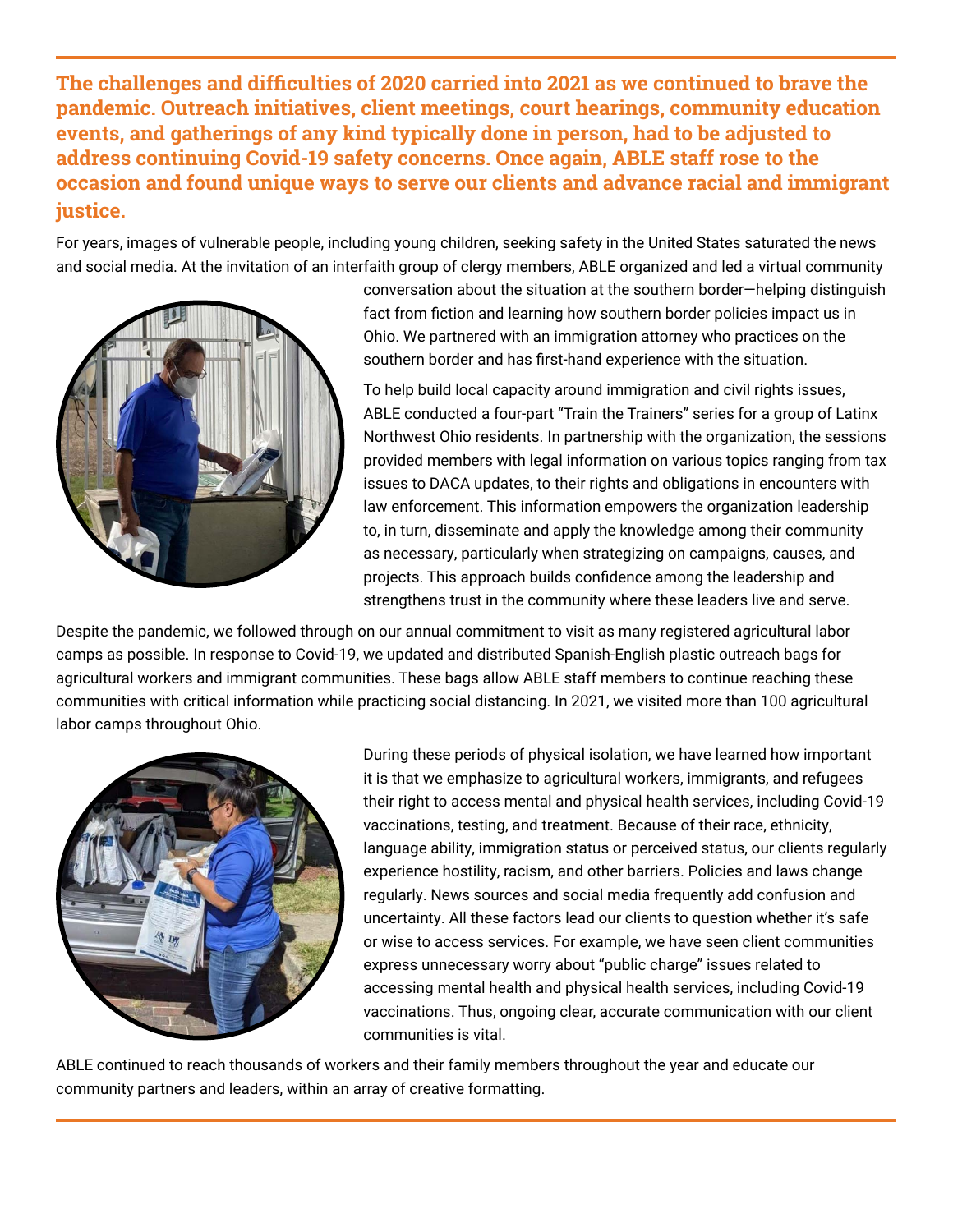ABLE has continued to respond to the persistent problem of racial profiling faced by our clients throughout the state at the hands of federal, state, and local law enforcement agencies. Over the past few years, ABLE has led the way in litigation and advocacy against racially discriminatory law enforcement agencies, including the Ohio State Highway Patrol and the Ohio Department of Natural Resources. ABLE has sued officers of both agencies for stopping and questioning Latinos in a racially discriminatory manner and for illegal cooperation with the U.S. Border Patrol. In partnership with the American Immigration Council, ABLE has also undertaken long-range transparency work through Freedom of Information Act (FOIA) requests meant to expose racially discriminating enforcement practices by the Border Patrol, Immigration and Customs Enforcement, and state and local law enforcement agencies. This work is ongoing but will likely yield valuable data and further understanding about the practices of these agencies that will be useful in future advocacy efforts.

In addition to litigation and FOIA advocacy, ABLE attorneys also presented at a statewide conference designed specifically for legal aid attorneys and advocates seeking to expand their knowledge about civil rights litigation. Our attorneys shared their insight and practice tips from their own experiences with racial profiling litigation and other civil rights work. Although these cases are difficult to win given the current state of the law, we look forward to continuing to partner with community organizations to advance racial justice and challenge discriminatory policing using a variety of advocacy strategies.

We have also increased our pro bono capacity serving local immigrants. In May 2021, a partner at a private law firm served as lead counsel with ABLE's co-counseling support and guidance. The client applied for asylum claiming persecution on the basis of his religion, nationality, political opinion, and membership in a particular social group, after being raped and facing police brutality abroad. The pro bono attorney assembled and filed an asylum application and more than 350 pages of supporting documentation with U.S. Citizenship and Immigration Services on behalf of this client seeking safety in the United States.

Despite our accomplishments, there remains a significant unmet need for legal representation and immigration advocacy for low-income immigrants. More than 15,500 removal cases are currently pending before the Cleveland Immigration Court, which has jurisdiction over all of Ohio. Even though the devastating effects of deportation and the complexity of immigration law are well established, there is no right to appointed counsel in immigration court. Immigrants are being denied a fair opportunity to assert their legal rights simply because they have no one to stand with them before a judge.

proceedings in 2021.

## **How ABLE's Immigration Advocacy Project makes a difference:**

**In 2021, in addition to our outreach, ABLE reached more than 950 people through 26 community presentations, including virtual and in-person sessions.** We reached thousands more with written and online materials.

## **Results of Screening and Investigation**

Because of ABLE's in-depth screening, the majority of individuals were eligible for immigration benefits and retained ABLE to represent them in their applications for relief.



|                                                                                                   | <b>Northwest</b><br>Ohio | Miami<br>Valley | <b>Rest of</b><br>Ohio |
|---------------------------------------------------------------------------------------------------|--------------------------|-----------------|------------------------|
| <b>Family Stability and Reunification</b><br>(including Refugee Adjustment of Status)             | 135                      | 20              | 31                     |
| <b>DACA</b>                                                                                       | 38                       | 15              | 3                      |
| VAWA, U Visa, T Visa                                                                              | 13                       | 34              | 11                     |
| Naturalization and Citizenship                                                                    | 52                       | 8               | 0                      |
| Immigrant Children                                                                                | 5                        | 16              | 78                     |
| Asylum                                                                                            | 11                       | 6               | 29                     |
| Other<br>In addition to the case numbers above, ABLE represented 68 people in removal/deportation | 28                       | 5               | 11                     |